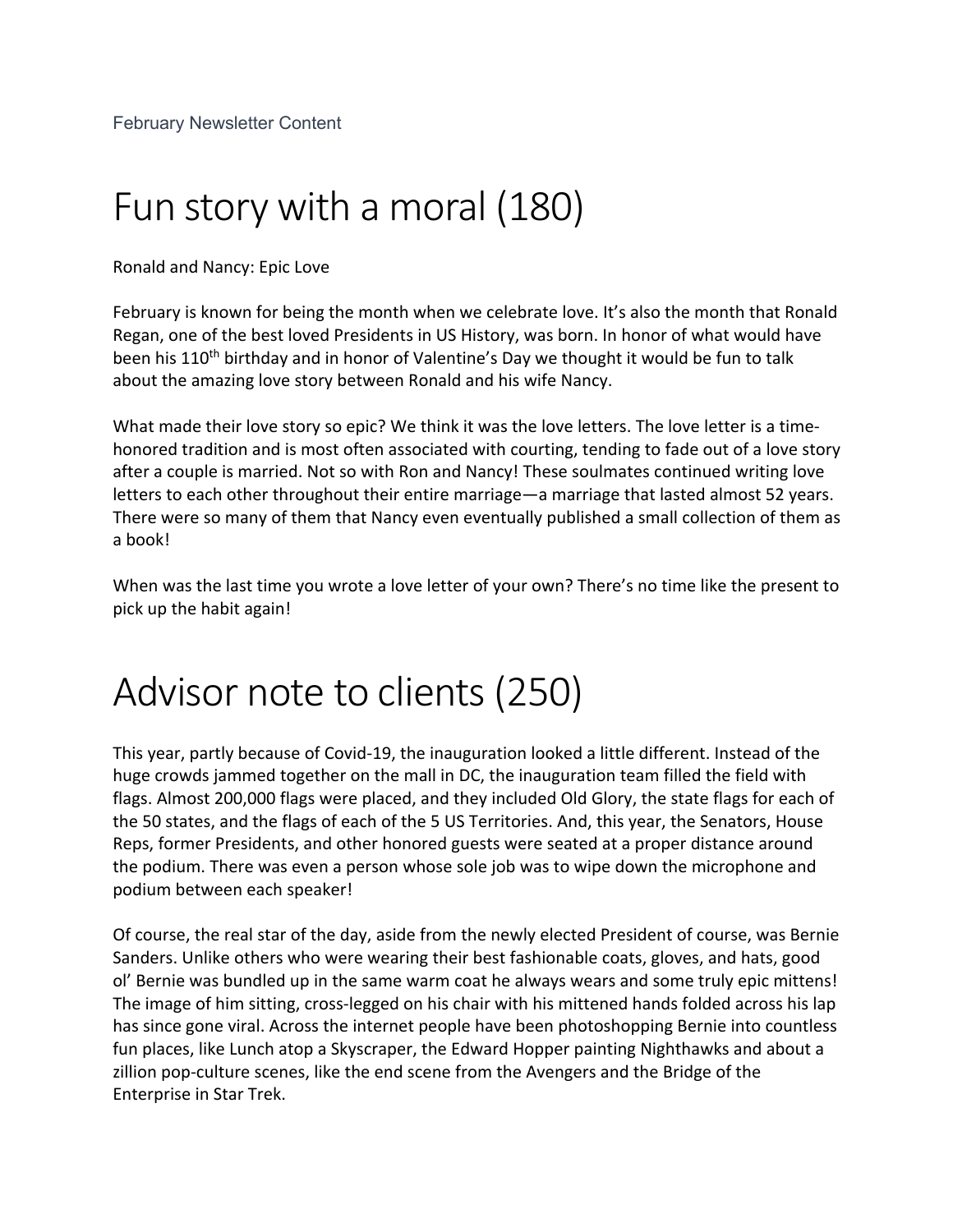And because he's Bernie and never misses an opportunity to raise some awareness, he had his team put the image on a sweatshirt and then sold the sweatshirts as a fundraiser for foodbanks in Vermont.

# Humor (130)

A young man and a young woman had recently started dating and things were starting to get a little serious so the young woman invited the young man to her family's house for dinner. The meal went well and the young woman's father invited the young man to stay and watch a James Bond movie with the family. The young man accepted.

After putting a DVD of Dr. No into the player, the father turned to the young man to ask him a question.

Father: Who makes a better bond, Connery or Moore?

Young man: I don't know, I like them all about the same.

Father: What?! No! Connery is absolutely the best Bond by far! Daughter, you can do much better than this young man!

Young man: Hey now, you shouldn't put so much stock in Bonds!

# Interesting Story (250)

February is the world's Calendariversary!

Why are we devoting column inches to the calendar? Because, on February 24, it will officially be 439 years old! Happy Birthday, Calendar!

February was first included on the Roman calendar, the first calendar to try to define individual months. When it was first invented, this calendar included just ten months and was based on the seasons. It started in March, with the start of spring. Its weeks had eight days (you're welcome for the Beatles earworm) and winter was an undefined number of days that happened between the end of the calendar and the start of the new one.

This ambiguous winter was the most problematic part of the Roman calendar. Because it was not fixed in length, it was manipulated by high level politicians and high priests. These guys would lengthen years to give themselves a longer hold on power and shorten other years to reduce the amount of power their enemies held. Gross!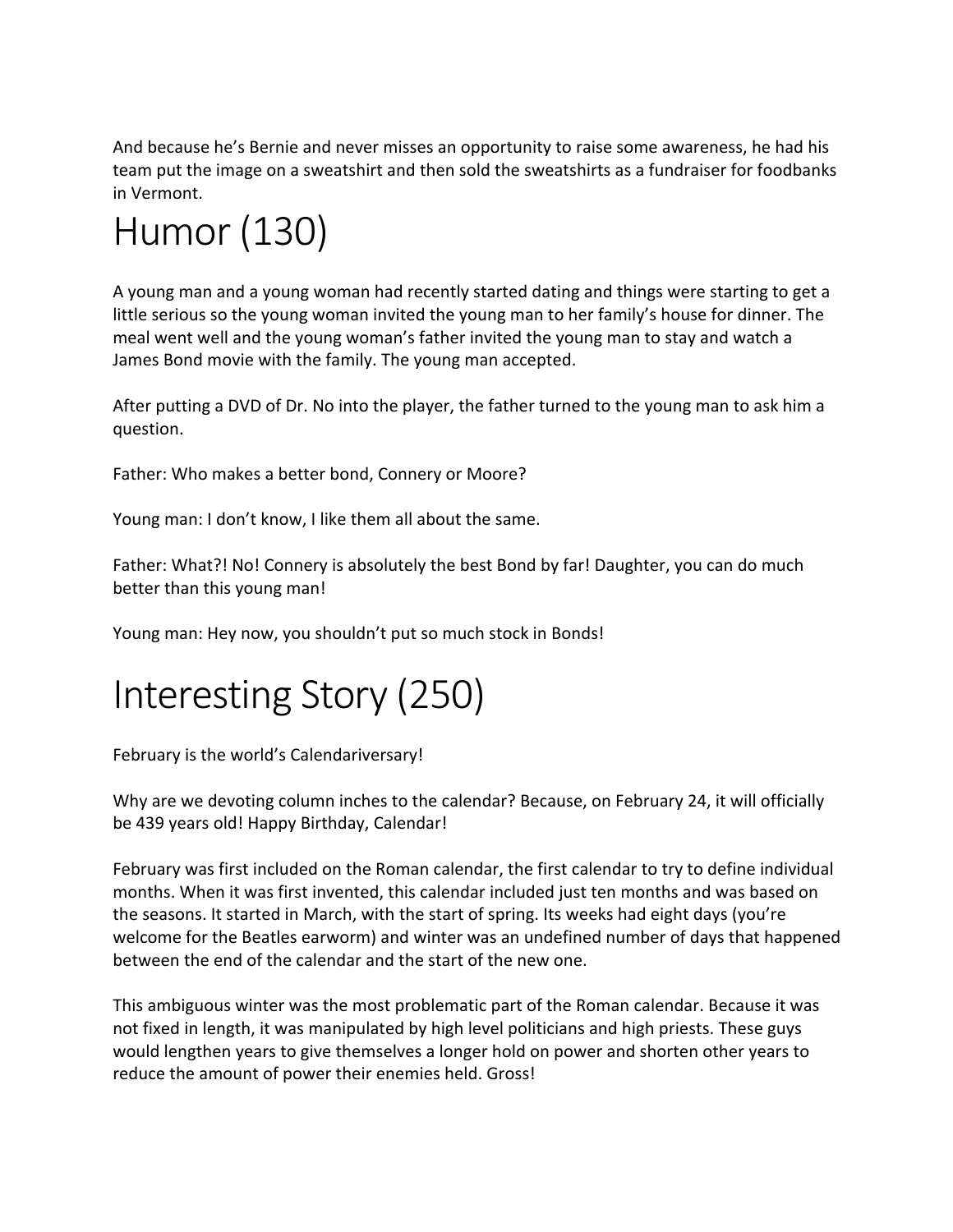In an effort to stop this, winter was divided into two well defined months: January and February.

Even this didn't solve everything, though! There was still a lack of coherency in how months were calculated, how many days each would have, etc. Julius Caesar attempted to rectify this with his own Julian Calendar, but that was also problematic. It wasn't until Pope Gregory XIII rolled up, fixed the errors that were left and debuted his Gregorian Calendar that February was given 28 definite days and one extra day every four years.

Pretty neat, right?

## Life Skills (325)

Check Your Venmo Settings

While they aren't completely extinct yet, paper checks are definitely on the "endangered" list when it comes to the methods one uses to transfer money from one party to another. Today, if you want to send money to your kids or grandkids, they will likely want you to use an app.

Most likely, the app your kids and grandkids want you to use is Venmo. Out of all of the different money sending apps available, Venmo is, hands down, the most popular. This is probably because it's the easiest for everybody to use.

Unlike other apps that require you to know someone's email address or phone number or to use a specific link, Venmo operates more like a social media platform than a wire transfer service. In addition to your bank account, the app connects to both your Facebook account and the contacts you have saved on your phone and uses them to build a list of "Contacts" to whom you can send money. Then, when you want to send money to one of your contacts, you just click on them (the same way you'd click on a profile to send a private message in Facebook Messenger), enter the amount of money you want to send, and viola! Transfer complete! If you want to request money from someone, you do the same thing. You don't even technically have to connect your bank account. If you let the payments you receive stay in your Venmo account you can use that balance when you want to send money.

Here's where it gets tricky: because Venmo operates like a social media platform, its default setting is "public." This means that every transaction you make gets published. Everybody in your contacts list can see from and to whom you are sending money, along with whatever notes might accompany the funds.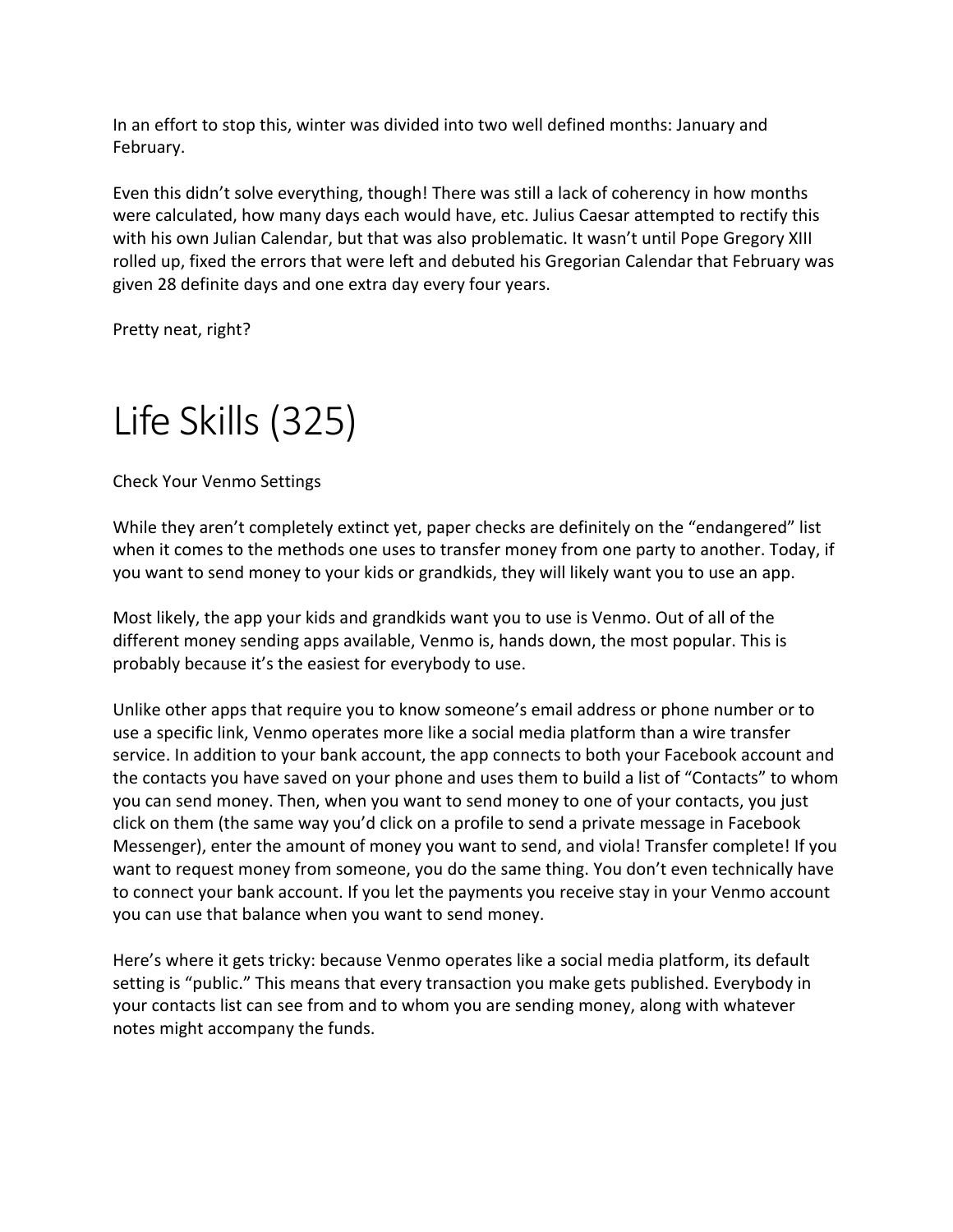Thankfully, like other social media platforms, you can change this! If you use Venmo and don't want anybody else knowing your business, log in now and change your privacy settings. You can make it so that the only one who knows what's coming in and going out is YOU.

# Seasonal Story (250)

There is no doubt that Valentine's Day gets the vast majority of the attention in February. But what about that other grand February tradition? We're talking, of course, about Groundhog Day!

Groundhog Day didn't start with someone pulling a disgruntled and annoyed quadruped out of a hat to see whether or not it would see its own shadow. In fact, the day was celebrated long before anybody ever thought about stuffing rodents into hats for fun!

February 2 has been celebrated for centuries. Celts called February 2<sup>nd</sup> "Imbolc" and it was seen as the start of spring. Imbolc evolved into "Candlemas" as Christianity spread throughout Europe. Candlemas celebrated the event of Jesus's presentation at Jerusalem's holy temple. In some parts of Europe, Christians believed that if Candlemas happened on a sunny day, then there would be another 40 days of winter weather. Did you catch the math? 40 days is almost six weeks!

It was the Germans who eventually melded Candlemas with the tradition of Groundhog Day as we know it. Because "sunny" is a matter of individual interpretations, the Germans decided that the day only counted as "sunny" if small animals like badgers could see their own shadows. It was German immigrants who brought the tradition to the states in the 18<sup>th</sup> and 19<sup>th</sup> century—opting to use a groundhog for the tradition because they couldn't find any badgers.

Today, the groundhog is optional! A lot of places present their own animals for shadow peeping. In Portland, for example, they use a hedgehog!

## Monthly Events & Facts

Fun facts and history for FEBRUARY!

Important Dates:

6: Ice Cream for Breakfast Day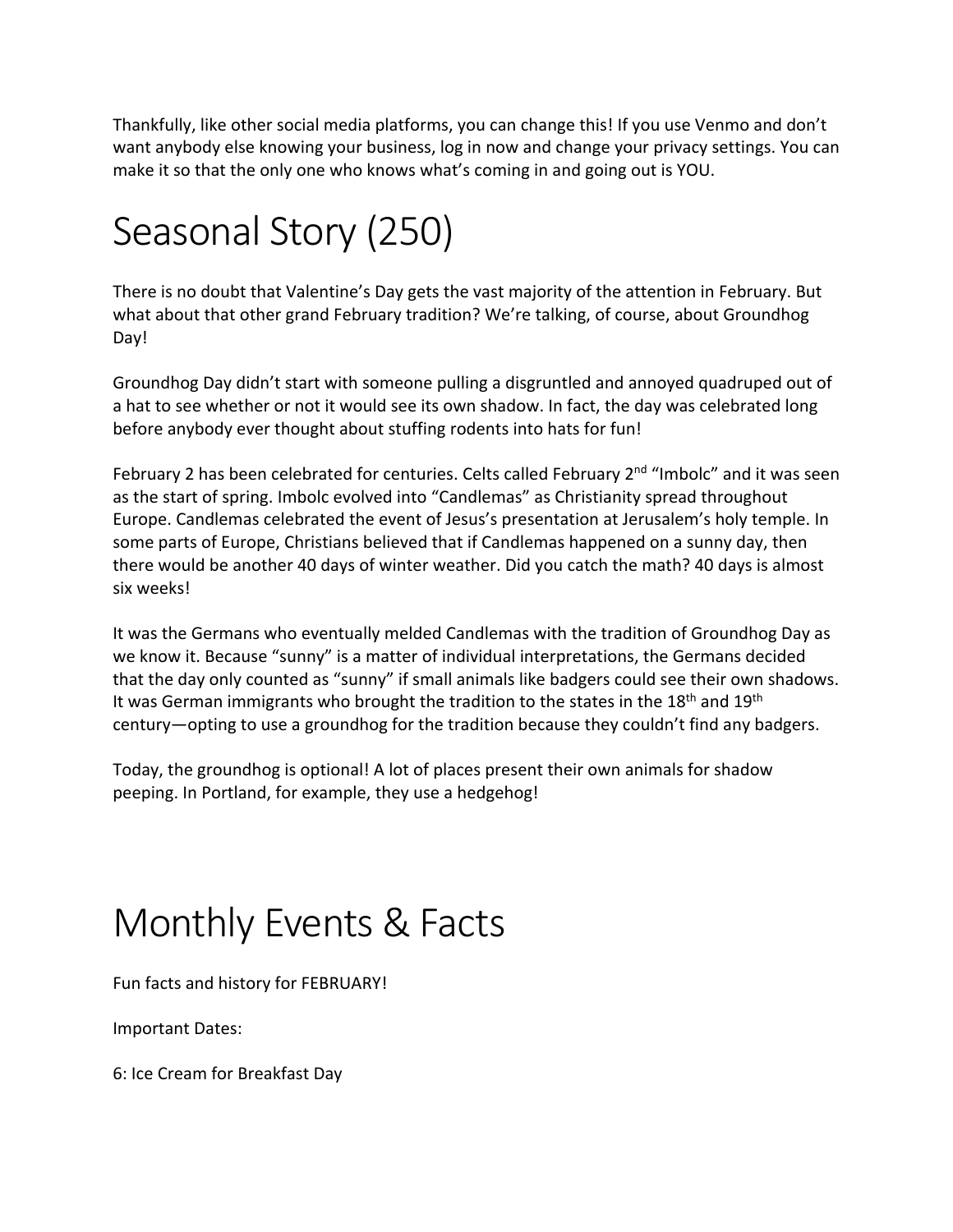11: Make a New Friend Day

13: Galentine's Day

17: Acts of Kindness Day

18: Drink Wine Day

25: Pancake Day

February Is:

National African-American History Month Chocolate Lovers' Month International Boost Self-Esteem Month Bake for Family Fun Month

During this month in history:

February 1, 1960: The first lunch counter sit-in occurred in Greensboro, NC.

February 3, 1870: Fifteenth Amendment was ratified, guaranteeing the right to vote regardless of race, color, or "previous condition of servitude."

February 8, 1910: Boy Scouts of America is founded.

February 13, 1635: The first public school in America (Boston Latin) is founded in Boston, MA.

February 24, 1582: Pope Gregory XIII corrected the Julian Calendar, which led to the adoption of the Gregorian Calendar, which we still use today!

Blessings and Happy Valentine's Day to you and yours this February!

## General Personal Finance (725)

Your Personal Finance Calendar for 2022

We all that it's a good idea to save something for a rainy day, and if you are already doing that, that's awesome! Here's the next thing you should focus on: building your financial calendar.

What is a Financial Calendar?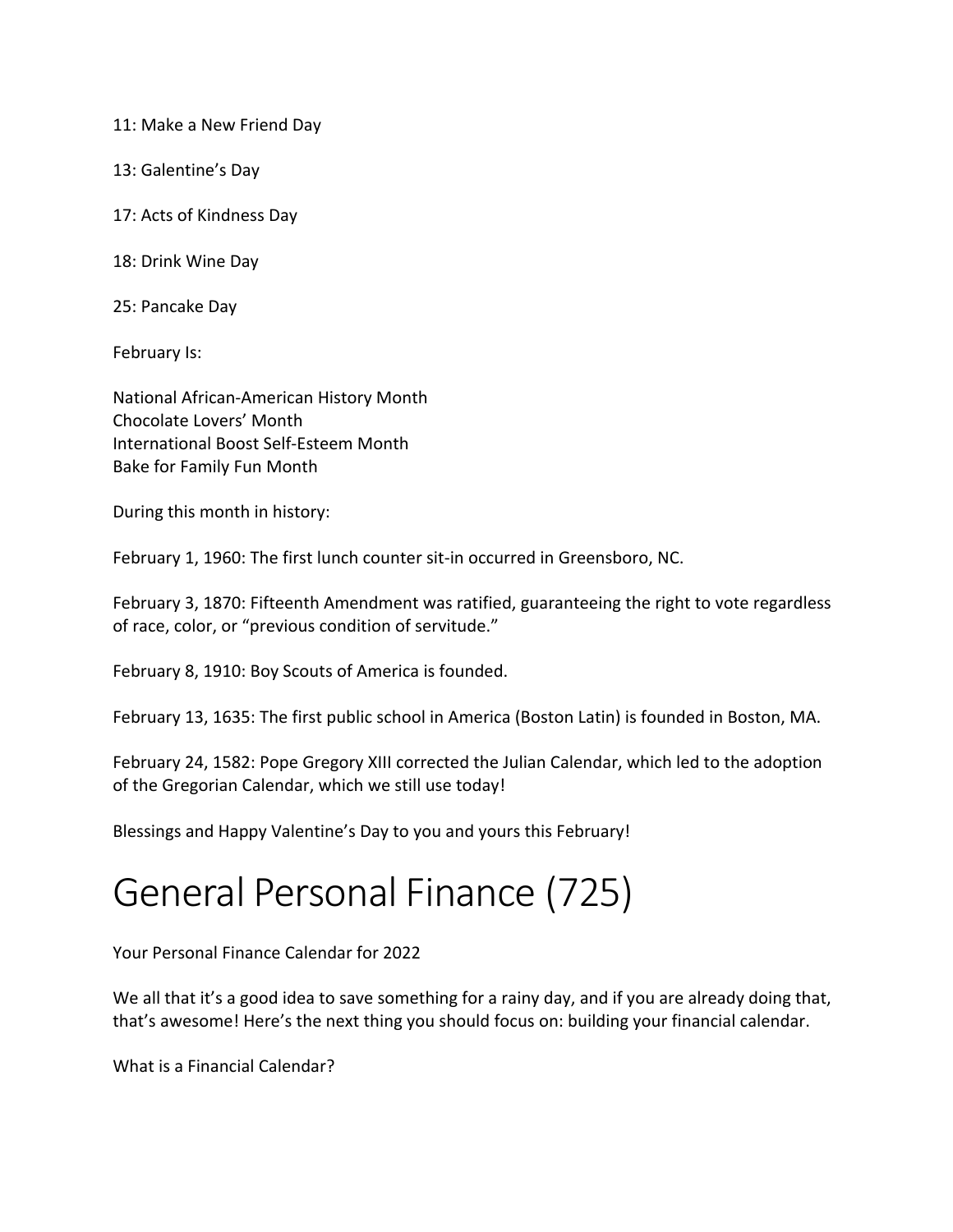Believe it or not, a financial calendar is exactly what it sounds like: a calendar in which you mark important financial deadlines and dates. By writing these down on a calendar (or putting them into your favorite calendar app), you can see when something is coming up, which helps you better prepare for it. This is especially true if you are using a calendar app, because you can schedule alerts and notifications for the days leading up to the event.

#### What Goes on a Financial Calendar?

This is going to depend upon your current financial situation. Most of us will have at least a few dates in common: holidays—both the kind we celebrate and the kind that mean "no mail today," bill due dates, tax filing deadlines, you get the idea.

Beyond that, it truly depends on your age and your financial situation.

### Age

Why does age matter? Because certain benefits, like Social Security and Medicare only kick in after you reach a certain age. If you do receive these benefits, you'll want to make sure you know when changes to those benefit plans will go into effect. This usually happens at the beginning of the year and they can have a direct impact on how much money you receive each month as well as how much you are allowed to continue contributing to your retirement fund.

### Employees

If you are still working, even part time there are a few specific dates that you need to prepare for:

January 31: Every employer has until January 31 to send you your W-2 and any other tax related documentation they prepare on your behalf, like 401(k) contributions. Since we're into February now, should have gotten everything. If you are still missing documents, contact your employer and ask them to send you copies of whatever you need from them.

February 16: If you claim exemptions, this is the day when you will file a new W-4 for the tax year. If your employer hasn't had you do this yet, ask them why.

If you are allowed to accept tips at work, you need to keep track of how much money you get in tips. If you get more than \$20 in tips during a month, you need to report that amount to your employer. The tips-reporting deadline happens near the middle of the month, usually on the  $10^{th}$ ,  $11^{th}$ , or  $12^{th}$ .

#### Small Business Owners

Going into business for yourself is exciting! It also makes keeping a financial calendar super important. In addition to remembering the annual tax date, you also need to remember to pay